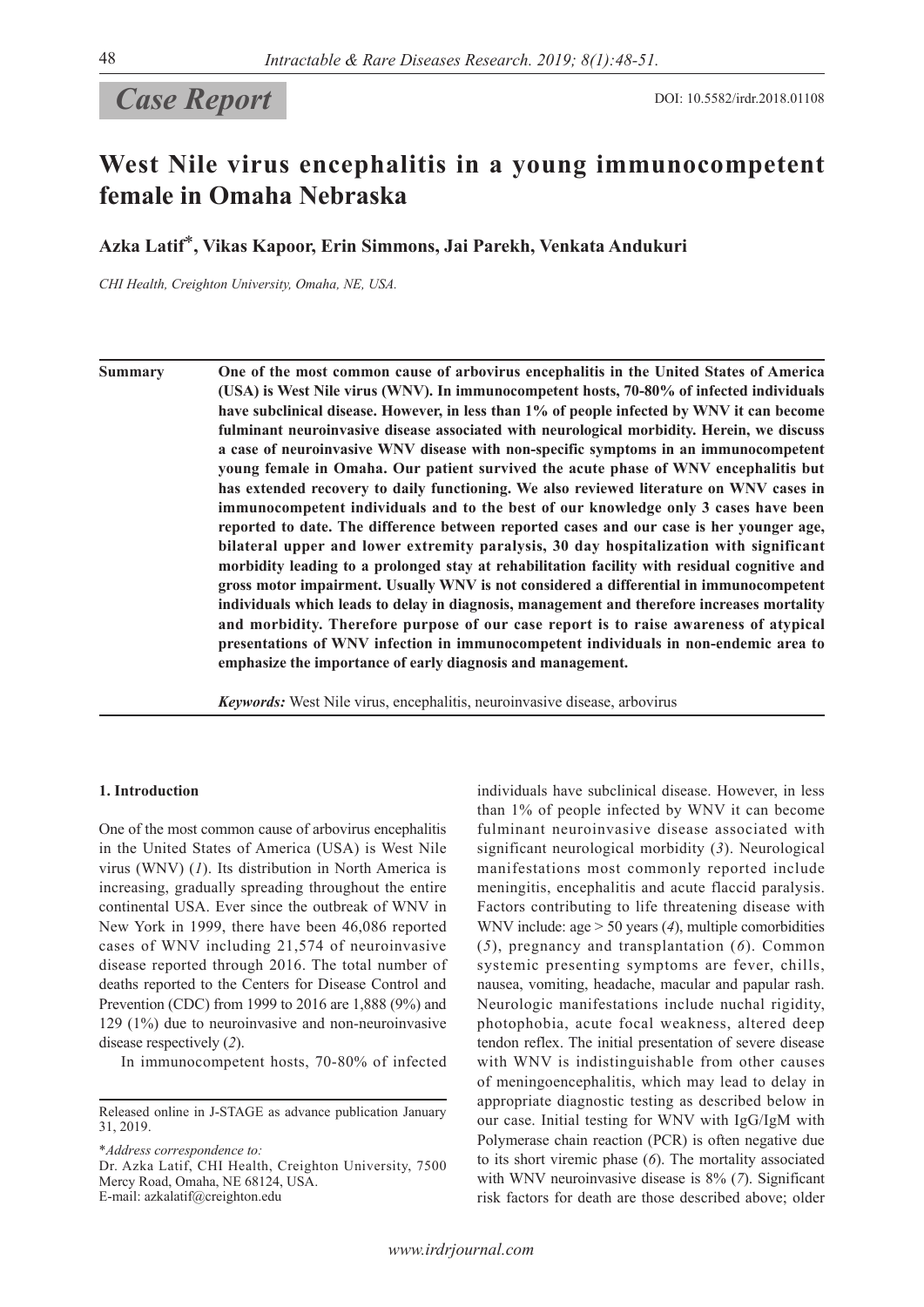age, pre-existing comorbidities, and a compromised immune system. During a largest WNV outbreak in USA out of 221 hospitalized patients, 18% of patients who had encephalitis died, 46% were discharged to acute rehabilitation, 15% were discharged home with assistance, and only 20% successfully return home without assistance (*8*). Unlike the majority of individuals with WNV infection who are either asymptomatic or develop a self-limited flu-like illness, herein we describe a patient who developed the most severe form of symptomatic illness.

#### **2. Case Report**

Our patient is a 35-year-old immunocompetent African American female with a history of alcohol abuse disorder who presented to emergency department with 4 days of fever, nausea and abdominal pain. She received intravenous fluids and was discharged. Subsequently she began to experience headache, fevers, and diplopia 2-3 days later. She was hemodynamically stable with an unremarkable mental status exam. Physical examination was benign, with no nuchal rigidity or focal neurological deficits. Initial laboratory evaluation demonstrated a white blood cell count (WBC) of  $4.6 \times 10^3$  cells/uL, lactic acid level of  $4.5$ mmol/L, aspartate aminotransferase 516 u/L, alanine aminotransferase 229 u/L, phosphorus 2.0 mg/dL, magnesium 1.0 mg/dL. Noncontrast head computed tomography (CT) head was unremarkable. Magnetic resonance imaging (MRI) of the brain with contrast demonstrated T2 and FLAIR signal hyperintensity in the bilateral caudate nuclei, right/left putamen, deep and subcortical white matter of the bilateral parietal lobes (Figure 1). Cerebrospinal fluid analysis (CSF) yielded 13 red blood cells/uL, 183 WBC/uL with a differential of 64% neutrophils, 35% lymphocytes, and 1% monocytes, glucose 56 mg/dL, and protein 116 mg/ dL. CSF culture, viral (Herpes simplex, Human herpes, Human parechovirus, Varicella zoster virus) and fungal (Cryptococcus neoformans/gattii) PCR were negative. She was treated empirically for bacterial meningitis with antimicrobials (Vancomycin + ciprofloxacin) and with acyclovir for herpes encephalitis. On hospitalization day 4, the patient became acutely hypoxic with worsening altered mental status. She was subsequently intubated and transferred to the intensive care unit. A repeat MRI of the brain on day 5 showed no changes from the previous MRI. After excluding other causes of altered mental status (*i.e*. metabolic encephalitis, fungal, viral, or bacterial meningoencephalitis) CSF IgM antibodies for WNV came back positive on day 6. The patient was treated symptomatically with intravenous fluids, respiratory support and prevention of secondary infections throughout the hospital course. She remained unresponsive for 11 days and progressively became more alert over the course of the 2 weeks. On day 18 of

**Figure 1. Axial T2-weighted FLAIR magnetic resonance image of the brain at the level of caudate (red arrow), putamen (blue arrow) and white matter of parietal lobe (white arrow).**

hospitalization patient was extubated and was discharged to inpatient acute rehabilitation unit on day 31 with cognitive impairment and residual paraparesis. Follow up with the patient revealed that after several months of physical therapy she is still dependent on walker for activities of daily life.

#### **3. Discussion**

WNV accounted for 231 cases as of 21 August 2018, with South Dakota reporting the highest number nationally. The total number of cases reported to the CDC in Nebraska is 14 (*2*). However, the total number of deaths in Nebraska in 2018 reported to the Nebraska Department of Health and Human Services is 2. Interestingly, 36% of seropositive individuals in Nebraska are aged 26-50 and 69% are of male gender (*9*). Our patient had no history of recent travel and sick contacts.

Despite many published reports of WNV disease in transplant recipients, to the best of our knowledge there has been only three cases reported in < 45-yearold immunocompetent adults without comorbidities. Mictail *et al*. 2011, reported a case of WNV meningitis in a 39-year-old women in NYC who presented with presented with headache and spluttering. However, she was discharged after 5 days of hospitalization without residual symptoms (*10*). Similarly, the 2nd reported case is from Spain, reported by Kaptoul *et al*. 2007, in a healthy 21-year-old male who presented with fever, headache, nausea and vomiting. This patient was also discharged on day 7 of hospitalization without symptoms (*11*). The third is a 21-year-old female from Tuscany, Italy, who presented with fever, nausea, vomiting, nuchal

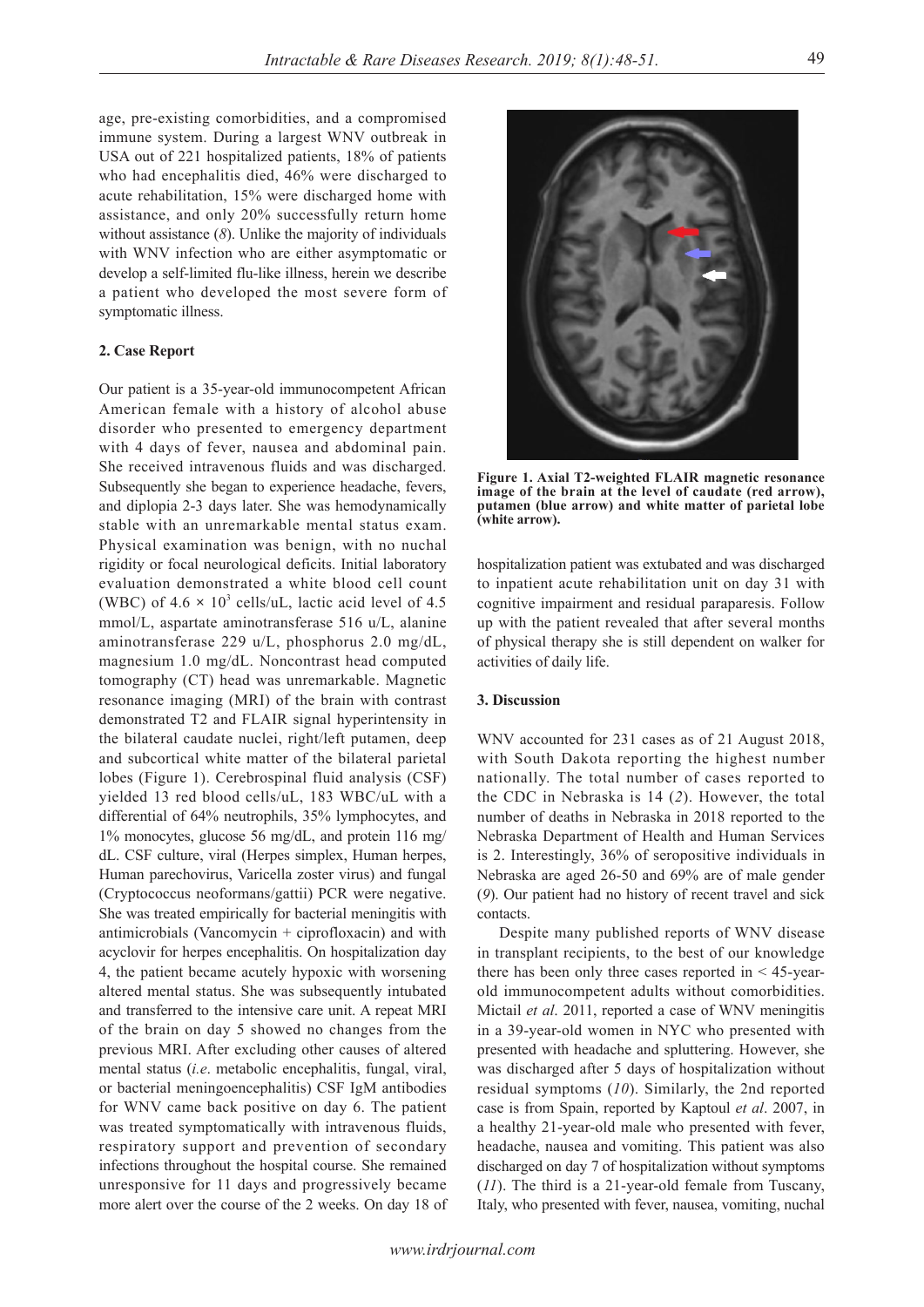| I<br>I<br>I<br>×<br>۰. | × | I<br>۰, |
|------------------------|---|---------|

| Author         | Year | Age | Sex    | Country               | Presenting<br>complaint                    | Management                                                            | Length of<br>hospital stay | Residual<br>symptoms                                   |
|----------------|------|-----|--------|-----------------------|--------------------------------------------|-----------------------------------------------------------------------|----------------------------|--------------------------------------------------------|
| Kaptoul et al. | 2007 | 21  | Male   | Spain                 | Fever, N/V, headache,<br>hallucinations    | <b>NR</b>                                                             | 7 days                     | none                                                   |
| Mictail et al. | 2011 | 39  | Female | USA, NYC              | Headache, spluttering                      | <b>IVF</b>                                                            | 5 days                     | none                                                   |
| Cusi et al.    | 2011 | 21  |        | Female Italy, Tuscany | Fever, N/V nuchal rigidity,<br>photophobia | NR.                                                                   | 10 days                    | none                                                   |
| Latif et al.   | 2018 | 35  | Female | USA, NE               | Fever, N/V, diplopia                       | Symptomatic management<br>with intubation, airway<br>protection, IVF. | 30 days                    | Cognitive<br>impairment<br>and residual<br>paraparesis |

N/V, nausea/vomiting; IVF, intravenous fluids; NR, not reported.

rigidity and photophobia. Her symptoms improved within 5 days and she was discharged after 10 days of hospitalization without residual symptoms (*12*). The subject of our current case presented with atypical symptoms which were initially thought to be secondary to alcohol withdrawal and delirium tremens. She remained on CIWA protocol for alcohol withdrawal for the initial 2-3 days. While she was young and had no comorbidities, her history of alcohol abuse with protein calorie malnutrition may have put her at increased risk of neuroinvasive WNV disease. Additionally, the severity and duration of clinical sequelae of WNV meningioencephalitis was prolonged in our patient. She survived the acute phase of WNV encephalitis but has extended recovery to daily functioning when compared to other reported cases to date. Similarities between cases reported earlier and our case include young age, immune competence, and no significant comorbidities. Above described patient were discharged from hospital without cognitive or physical impairment, however our patient even after several months of acute rehabilitation is still walker dependent (Table 1).

Furthermore, clear guidelines for management of life-threating WNV disease are lacking (*13*). There have been review articles which tried to summarize some potential treatments (*14-16*). However, even the Centers for Disease Control's MNV disease therapeutics revised in February 2018 review has indicated the same. The treatment is mainly supportive. Experimental therapies such as ribavirin, human intravenous immunoglobulin and interferon-alpha have been described in the literature. However, the data supporting their use is limited, which poses a dilemma for physicians who are treating patients with neuroinvasive WNV disease. The purpose of this case report is to raise awareness of atypical presentations of WNV infection in immunocompetent individuals in non-endemic area which leads to delay in diagnosis and management.

### **4. Conclusion**

Given the increasing prevalence of WNV disease in the

USA, testing patients' CSF for additional studies include WNV infections in febrile immunocompetent individuals presenting with non-specific symptoms in summers even in non-endemic areas should be considered. Because of the significant risk of mortality and morbidity of WNV future research should focus on double-blind prospective clinical trials to assess the efficacy of ribavirin, human intravenous immunoglobulin, and interferon-alpha in the treatment of neuroinvasive disease. Doing so may yield promising results for those affected by neuroinvasive WNV disease.

### **References**

- 1. Lindsey NP, Lehman JA, Staples JE, Fischer M; Division of Vector-Borne Diseases, National Center for Emerging and Zoonotic Infectious Diseases, CDC. West nile virus and other arboviral diseases – United States, 2013. MMWR Morb Mortal Wkly Rep. 2014; 63:521-526.
- 2. Centers for Disease Control and Prevention, CDC. Final Cumulative Map and Data. *https://www.cdc.gov/westnile/ statsmaps/cumMapsData.html* (Accessed September 20, 2018)
- 3. Murray KO, Walker C, Gould E. The virology, epidemiology, and clinical impact of West Nile virus: A decade of advancements in research since its introduction into the Western Hemisphere. Epidemiol Infect. 2011; 139:807-817.
- 4. Carson PJ, Borchardt SM, Custer B, Prince HE, Dunn-Williams J, Winkelman V, Tobler L, Biggerstaff BJ, Lanciotti R, Petersen LR, Busch MP. Neuroinvasive disease and West Nile virus infection, North Dakota, USA, 1999-2008. Emerg Infect Dis. 2012; 18:684-686.
- 5. Martindale JL, Macias Konstantopoulos WL. Locally acquired West Nile encephalitis. J Emerg Med. 2012; 43:e435-e438.
- 6. Winston DJ, Vikram HR, Rabe IB, Dhillon G, Mulligan D, Hong JC, Busuttil RW, Nowicki MJ, Mone T, Civen R, Tecle SA, Trivedi KK, Hocevar SN; West Nile Virus Transplant-Associated Transmission Investigation Team. Donor-derived est Nile virus infection in solid organ transplant recipients: Report of four additional cases and review of clinical, diagnostic, and therapeutic features. Transplantation. 2014; 97:881-889.
- 7. Centers for Disease Control and Prevention (CDC). West